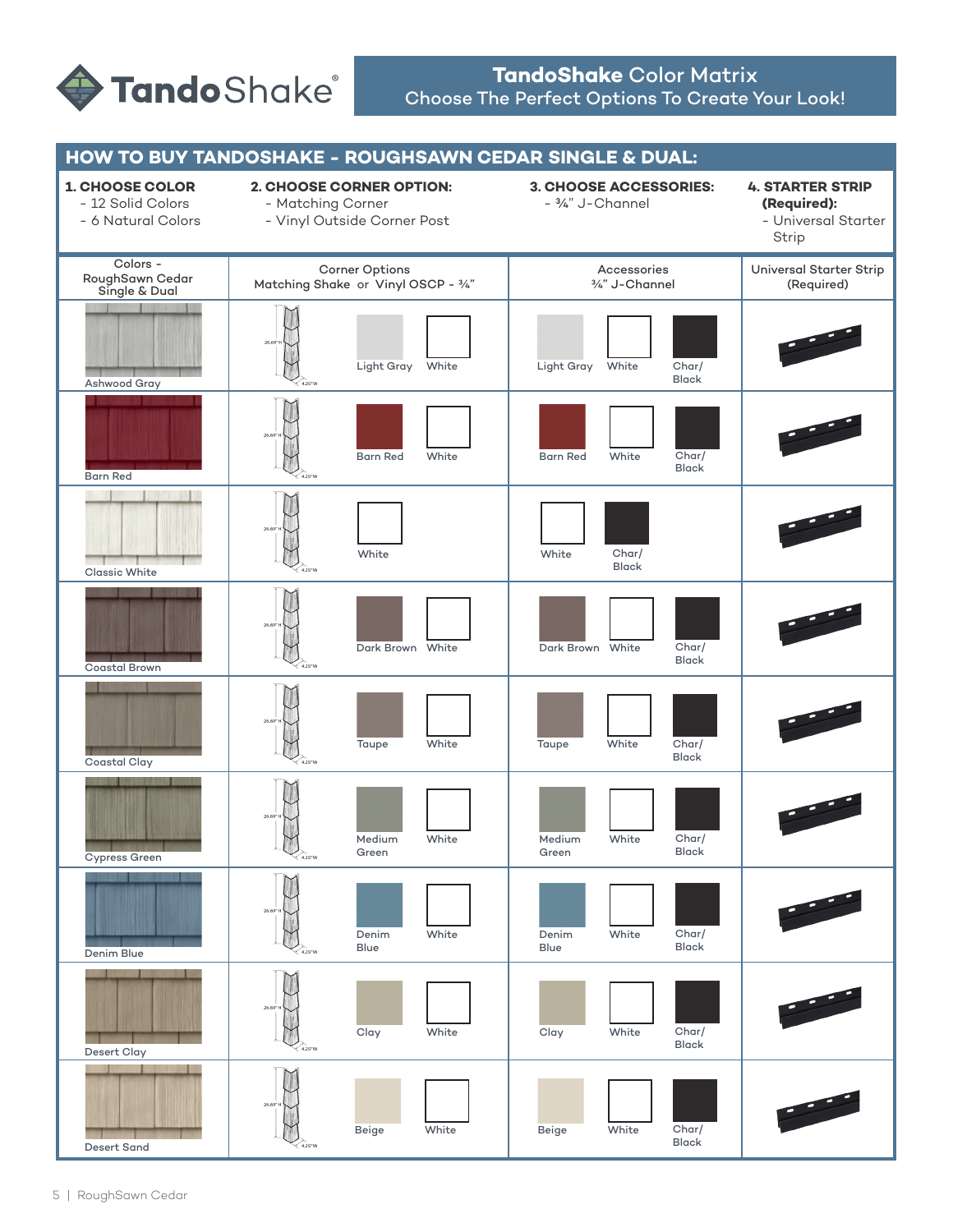

## **TandoShake** Color Matrix Choose The Perfect Options To Create Your Look!